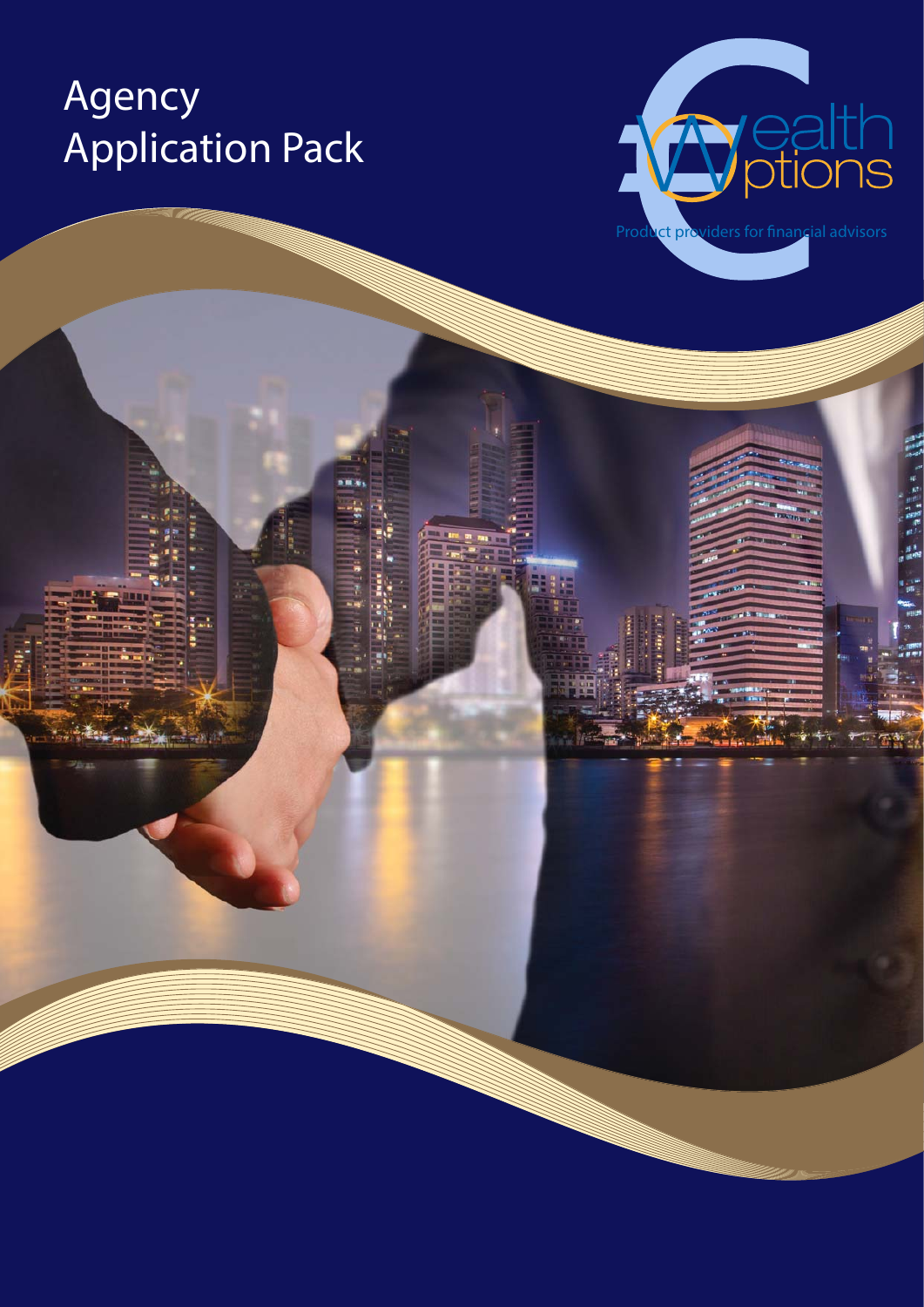### **Documentation Checklist ...**



Fully completed and signed Application Booklet

Copy of the Firm's Statement of Authorised Status issued by the Central Bank of Ireland

Sample headed paper for the firm

#### **Anti Money Laundering and Counter Terrorist Financing due diligence**

#### Proof of Identity

An independently certified copy of one of the following for two directors:

- i. A valid passport or national i.d. card
- ii. A current EU driving licence
- iii. A public services card issued by the Irish Department of Social Welfare



#### Proof of Address

Independently certified copies of two of the following for two directors which must be dated strictly within 6 months of your application:

- i. A bank statement
- ii. A utility bill (gas, electricity, mobile phone, telephone)
- iii. A balancing statement from the Revenue

Where a bank statement is provided as one proof of address Wealth Options will then accept the following: iv. Motor or home insurance policy (quotes are not acceptable)

Please refer to our guidelines in the attached appendix to this form.

Please return the above documents to: The Agency Dept Wealth Options Ltd Unit 2A Elm House Millennium Park Naas Co. Kildare

#### Who can certify

Documents should be certified by one of the following:

- i. Garda Siochana
- ii. Practicing chartered and certified accountants
- iii. Notary public
- iv. Embassy or consular staff
- v. Regulated financial or credit institutions
- vi. Commissioner for oaths

Self certification of documentation will not be accepted.

#### Minimum Requirements

The above sets out the minimum requirements that Wealth Options will accept. Wealth Options reserves the right to request additional information in order to meet its obligations. The requirements for the many different entity types is not listed here.

#### Ongoing Monitoring

Wealth Options reserves the right to request updated documentation from time to time in order to meet its obligations.

#### Quality of documentation

Wealth Options requires all copies of documentation to be clear and legible. Poor quality documentation cannot be accepted.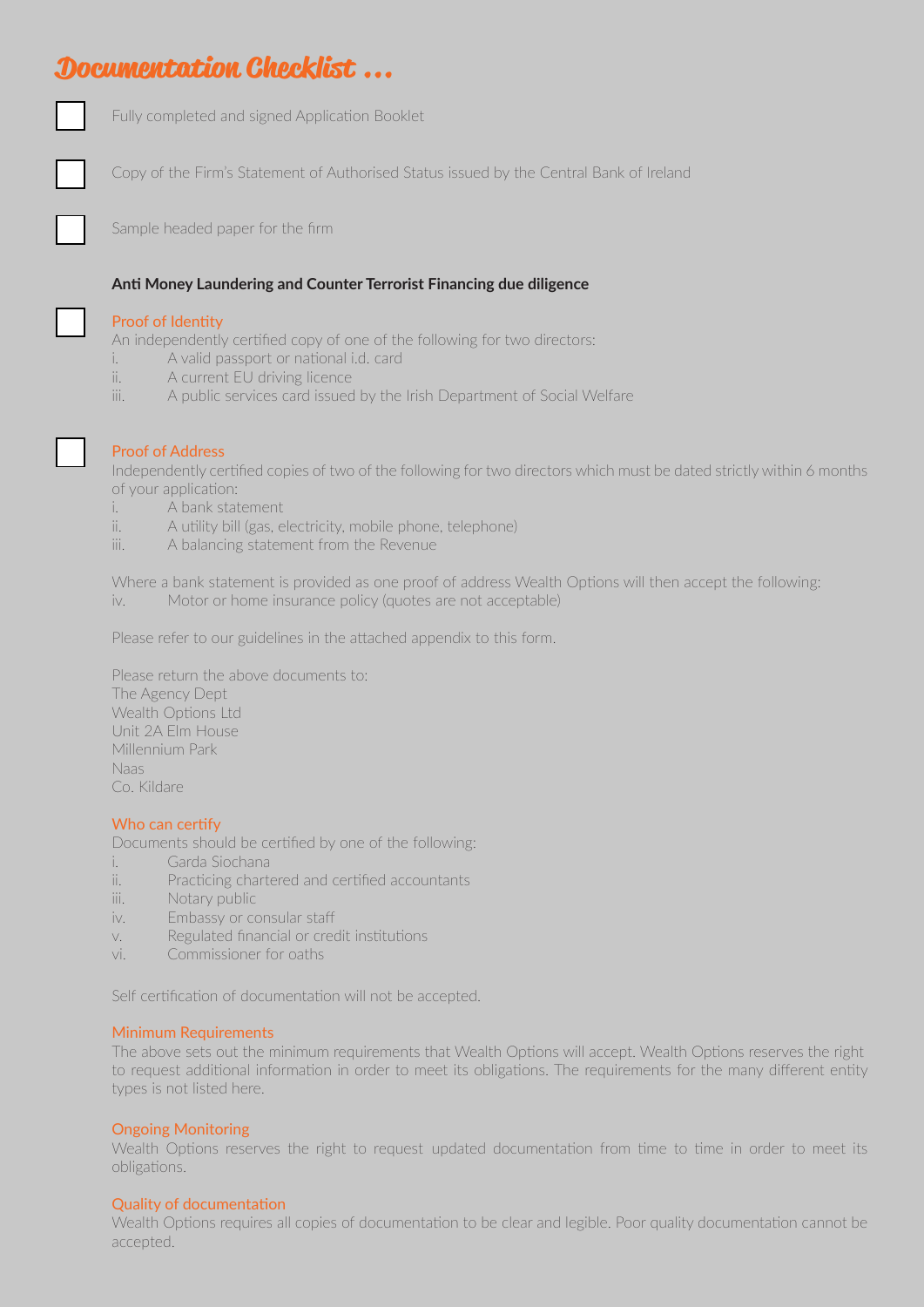## **Agency Application Form ...**

| <b>Company Details</b>                                         |  |  |
|----------------------------------------------------------------|--|--|
| Legal Name:                                                    |  |  |
| Trading Name (if different):                                   |  |  |
| Address:                                                       |  |  |
| Telephone:                                                     |  |  |
| Website:                                                       |  |  |
| Date Appointed: DDMMM<br>Central Bank Registration No:<br>YYYY |  |  |
| Tax Reference Number:                                          |  |  |
| Type of Investment Firm: (e.g. AA, MAI, MiFID etc)             |  |  |
| Have you Professional Indemnity Cover? Yes<br>No               |  |  |
| Please advise of the excess on your PI policy                  |  |  |
| Are you a member of Brokers Ireland?<br>Yes<br>No.             |  |  |

List of all Directors, Principals, Managers, Partners and Sales Advisors:

| Name:              | Mobile: | Email: |
|--------------------|---------|--------|
| $\perp$ .          |         |        |
| $\leftharpoonup$ . |         |        |
|                    |         |        |
| $-$                |         |        |
| ◡.                 |         |        |

In respect of the above please outline their qualifications: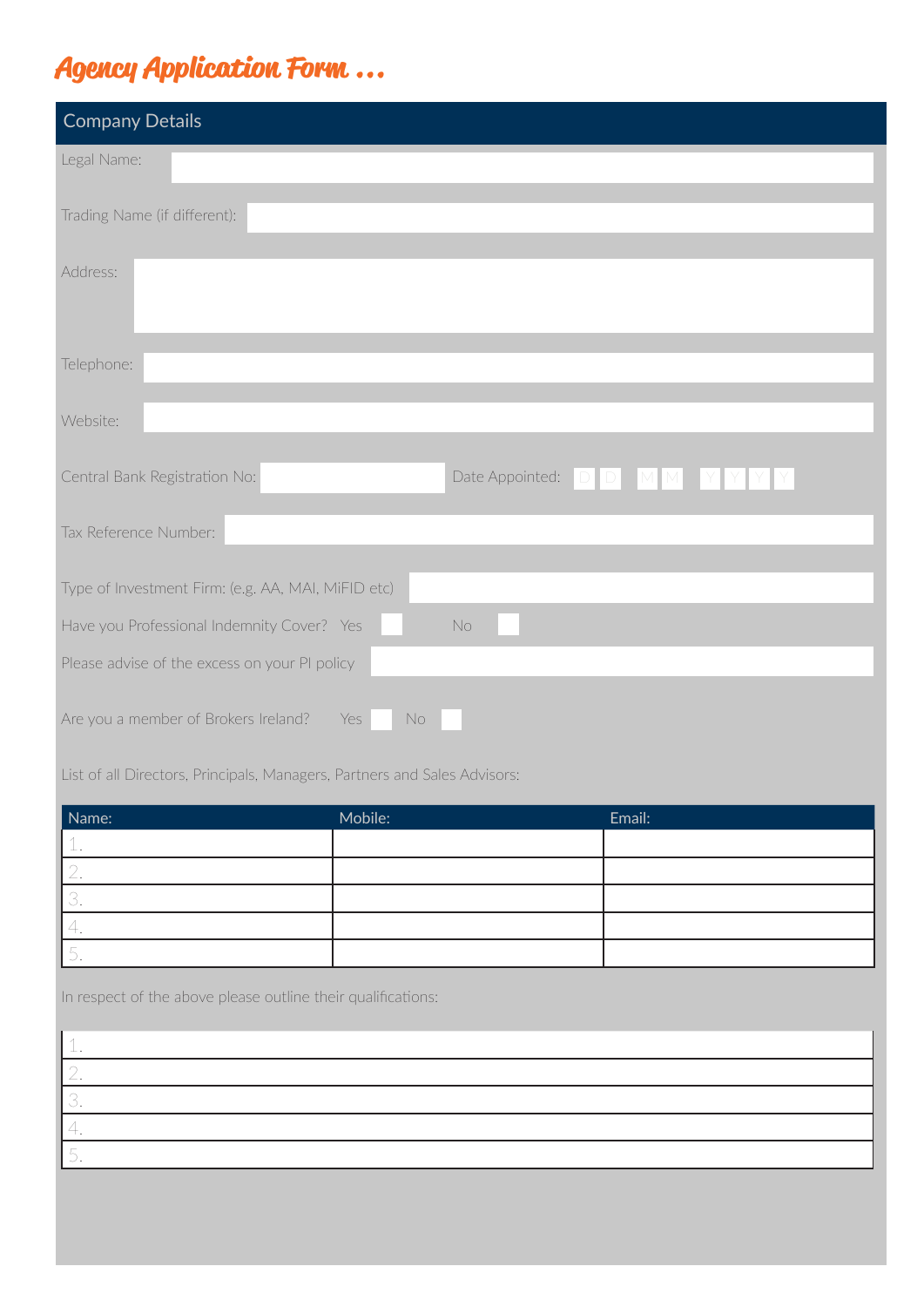List all Financial Institutions with whom you hold any agency and the date you were appointed:

| Name of Financial Institution: | Date Appointed: |
|--------------------------------|-----------------|
| $\mathbb{1}.$                  |                 |
| $\overline{2}$ .               |                 |
| 3.                             |                 |
| 4.                             |                 |
| 5.                             |                 |
| 6.                             |                 |
| $\overline{7}$ .               |                 |
| 8.                             |                 |
| 9.                             |                 |
| $10.$                          |                 |
| $11.$                          |                 |
| 12.                            |                 |
| 13.                            |                 |
| 14.                            |                 |
| 15.                            |                 |
| 16.                            |                 |
| $17.$                          |                 |
| 18.                            |                 |
| 19.                            |                 |
| 20.                            |                 |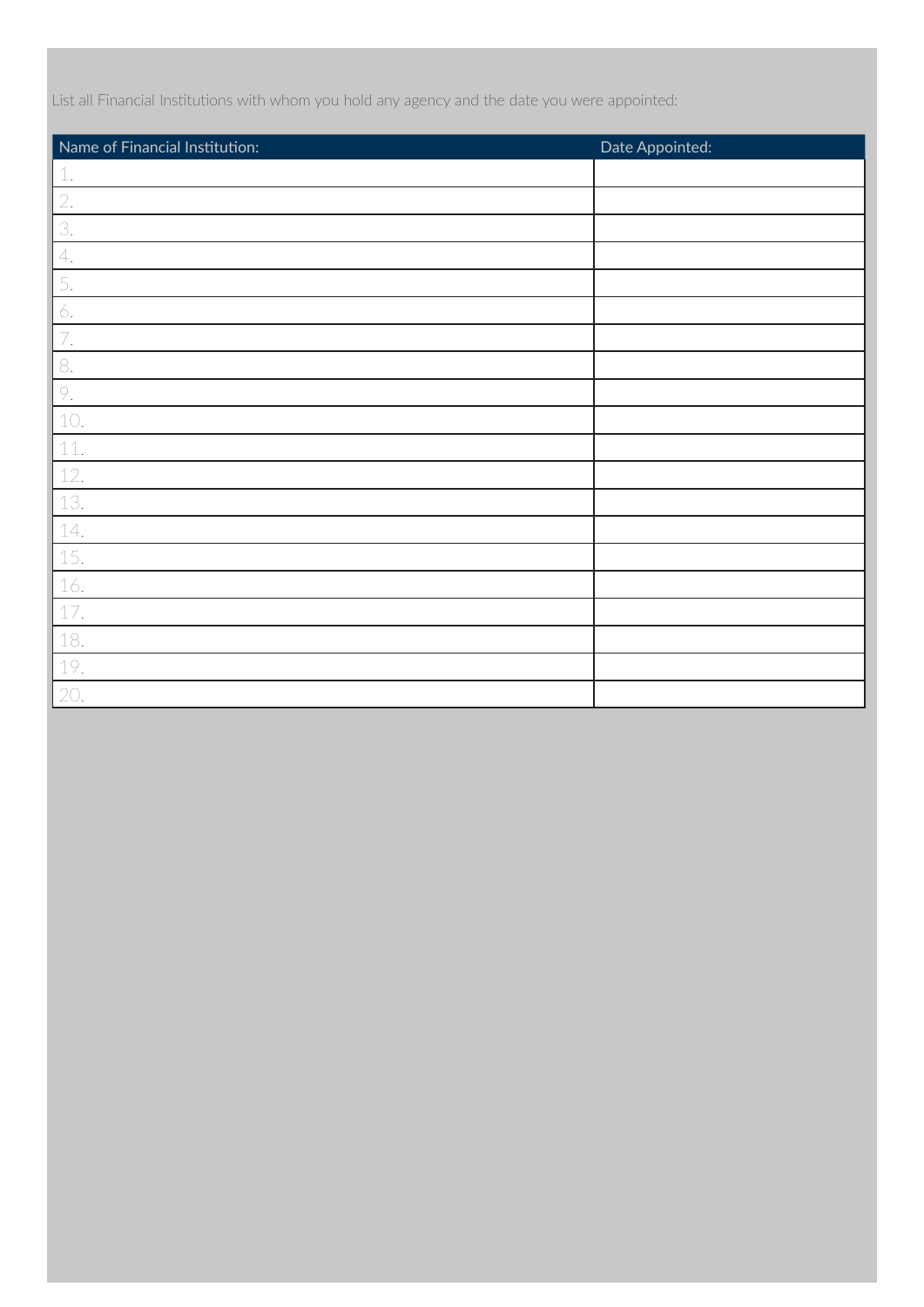## **Fitness & Probity ...**

Have you or any of your Directors, Principals, Managers, Partners, Employees or Sales Advisors in this or any jurisdiction ever:

|           | (a) Had an agency refused or cancelled?                                                                                                                                                                                                                                                                       | Yes | No |
|-----------|---------------------------------------------------------------------------------------------------------------------------------------------------------------------------------------------------------------------------------------------------------------------------------------------------------------|-----|----|
|           | (b) Had a claim against you or them under Professional Indemnity Cover?                                                                                                                                                                                                                                       | Yes | No |
|           | (c) Been convicted of any offence, whether in connection with Financial Services or not?                                                                                                                                                                                                                      | Yes | No |
|           | (d) Been disqualified from acting as an Intermediary?                                                                                                                                                                                                                                                         | Yes | No |
|           | (e) Been adjudicated bankrupt or insolvent, either in a personal capacity or as a director of an<br>entity, or are there any proceedings pending?                                                                                                                                                             | Yes | No |
| (f)       | Been refused, prohibited, restricted or suspended from the right to carry on any trade, business<br>or profession for which a specific licence, registration or other authorisation is required?                                                                                                              | Yes | No |
|           | (g) Been the subject of any complaint to the Central Bank of Ireland, Financial Services<br>Ombudsman or any equivalent body (made reasonably and in good faith) relating to<br>activities regulated by the Central Bank of Ireland or regulated by an equivalent authority?                                  | Yes | No |
|           | (h) Been subject to any disciplinary proceedings, issued with a warning, reprimand or other<br>administrative sanction or its equivalent by the Central Bank of Ireland; OR an equivalent<br>measure by any other regulatory authority, any clearing house and exchanges, any<br>professional body or agency? | Yes | No |
| (i)       | Been dismissed or asked to resign and did resign from any profession, vocation, office or<br>employment, or from any position of trust or fiduciary appointment, whether or not<br>remunerated?                                                                                                               | Yes | No |
| (j)       | Been a director of a company that was struck off the Register of Companies by the<br>Companies Registration Office (or equivalent elsewhere) otherwise than on a voluntary basis?                                                                                                                             | Yes | No |
|           | (k) Been disqualified or restricted from acting as a director or from acting in any managerial capacity?                                                                                                                                                                                                      | Yes | No |
| $(\vert)$ | Had a civil finding, judgement or order made against you in relation to proceedings involving<br>money laundering, terrorist financing, fraud, misrepresentation, dishonesty, breach of trust,<br>or other matter which could affect your ability to perform the relevant function?                           | Yes | No |
|           | (m) Been the subject of any civil penalty enforcement action taken by a regulatory authority<br>under any law?                                                                                                                                                                                                | Yes | No |
| (n)       | Been untruthful or provided false or misleading information to the Central Bank of Ireland<br>or been uncooperative in any dealings with the Central Bank of Ireland?                                                                                                                                         | Yes | No |
| (O)       | As a sole trader or a director, or a partner of a legal entity, been refused registration,<br>authorisation, membership or licence been revoked, otherwise than on a voluntary basis?                                                                                                                         | Yes | No |
| (p)       | Been or are you being investigated, disciplined, censured, suspended or criticised by a<br>regulatory or professional body, a court or tribunal or any similar body, whether publicly<br>or privately?                                                                                                        | Yes | No |
| (q)       | Had any business (or legal entity) where you held a position of responsibility or influence<br>which is being or was investigated, disciplined, censured, suspended or criticised by a<br>regulatory or professional body, a court or tribunal or any similar body, whether publicly or<br>privately?         | Yes | No |
| (r)       | Been found by the Central Bank of Ireland or any other regulatory authority to have<br>perpetrated or participated in any negligent, deceitful or otherwise discreditable business<br>or professional practice?                                                                                               | Yes | No |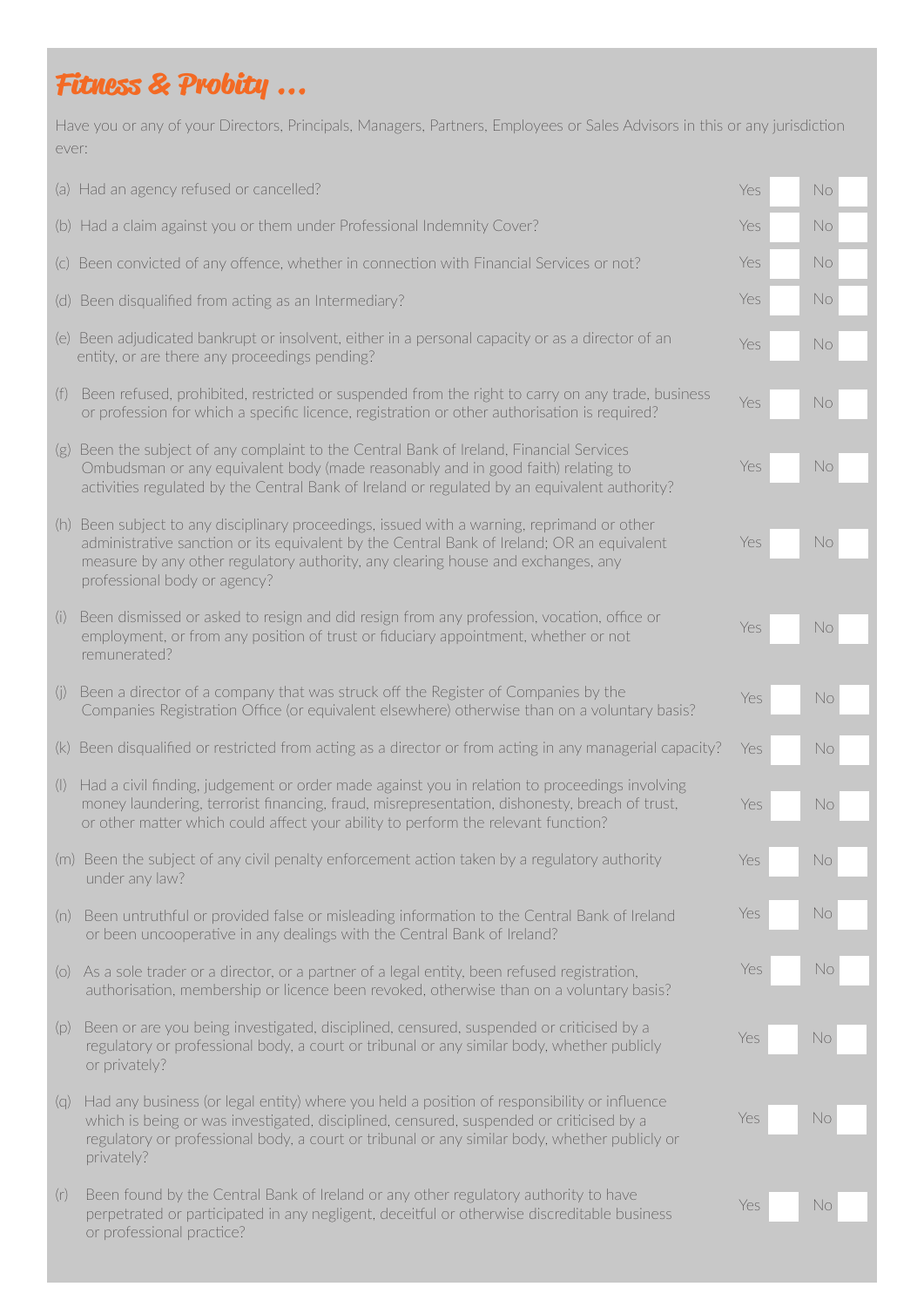| Defaulted upon any payments due arising from a compromise or scheme of arrangement<br>(S)<br>with your creditors or made an assignment for the benefit of your creditors? | Yes | No. |
|---------------------------------------------------------------------------------------------------------------------------------------------------------------------------|-----|-----|
| Been subject to a judgement debt which is unsatisfied, either in whole or in part?<br>(t)                                                                                 | Yes | No  |
| Provide additional details if you answered Yes to any question(s) in this section of the form:                                                                            |     |     |
|                                                                                                                                                                           |     |     |
|                                                                                                                                                                           |     |     |
|                                                                                                                                                                           |     |     |
| <b>Bank Details</b>                                                                                                                                                       |     |     |

| <b>Business Account Name:</b> |            |
|-------------------------------|------------|
| Name of Bank:                 |            |
| Address:                      |            |
|                               |            |
| IBAN for Commission Payments  |            |
| Sort Code<br>$\sim$           | <b>BIC</b> |
|                               |            |

### **Declaration**

í

I/We agree that the information above is true and correct.

I/We agree to be bound by the terms and conditions attached.

I/We agree that Wealth Options can seek any reference it sees fit in connection with this agency appointment.

I/We agree that Wealth Options can communicate with anyone employed by this firm by email.

I/We agree that I/we have read and understood my/our obligations under the various Acts and all other requirements of law regulating persons who place investment intermediary business or who bring together persons seeking investment intermediary services and product providers or carry out preparatory work to investment services.

| Signature:     | <b>Signature Required</b> |
|----------------|---------------------------|
| Position Held: | Date: DD MMYYYYY          |
| Signature:     | <b>Signature Required</b> |
| Position Held: | Date: D D M M Y Y Y Y     |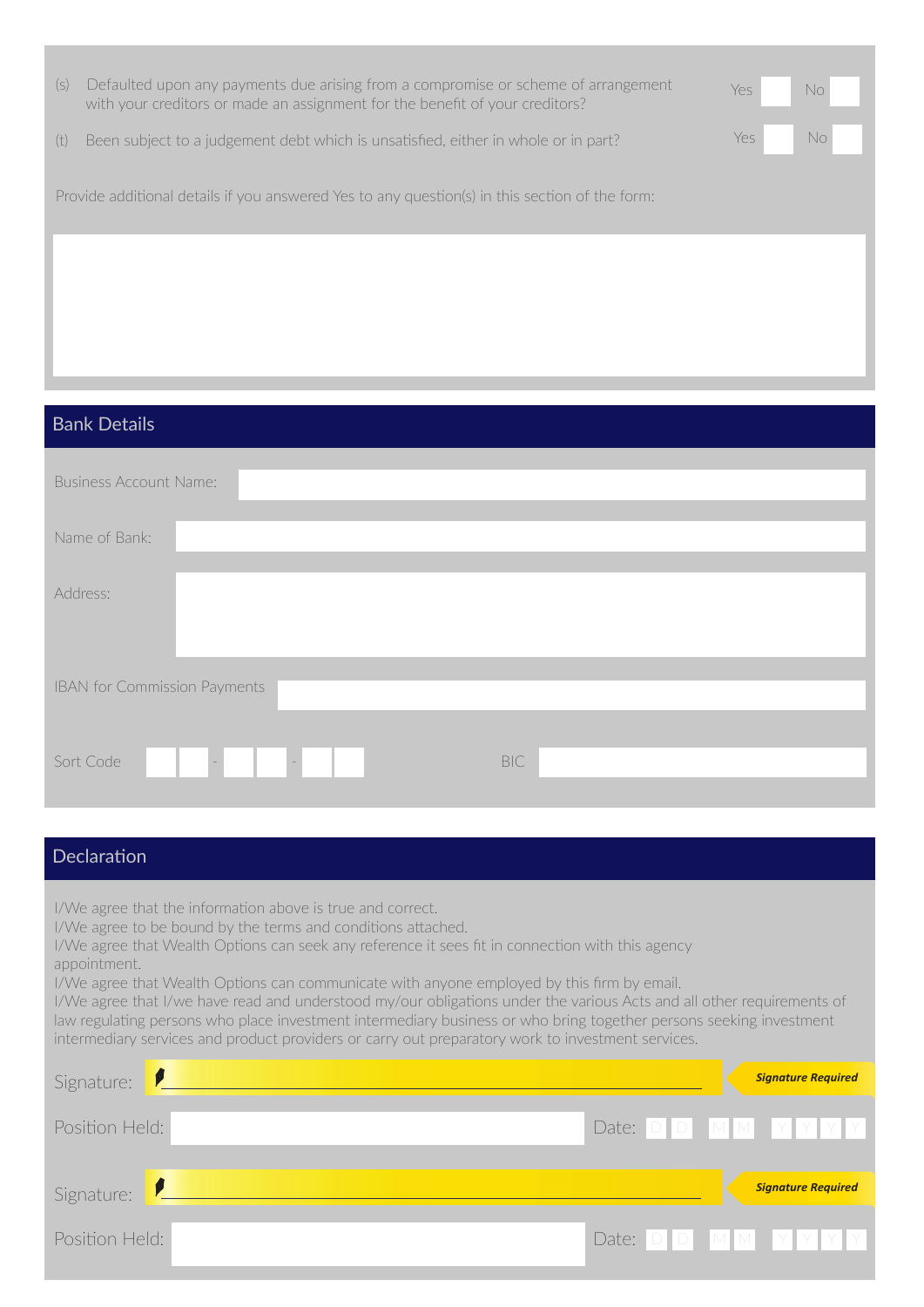### **Conditions of Appointment ...**

- 1. Wealth Options Ltd's policies require a potential Intermediary to be authorised as an "Investment Intermediary" by the Central Bank of Ireland at a minimum, in order for their application to be considered. The Intermediary has a responsibility to ensure that they hold the appropriate authorisation to advise on the various products and services distributed and administered by Wealth Options Ltd. The Intermediary undertakes to comply with the relevant legislation and regulatory obligations, codes and guidance in this regard to include the Consumer Protection Code, the Central Bank's Fitness and Probity standards and Minimum Competency Code as amended from time to time, at all times.
- 2. Wealth Options Ltd Services:
	- a. Wealth Options Ltd will provide you with details of products which it designs and/or distributes.
	- b. Wealth Options Ltd will provide you with all the necessary information on the products but does not advise as to the suitability of these for your underlying clients.
	- c. Wealth Options Ltd will not market your clients directly.
- 3. The Intermediary's remuneration by Wealth Options Ltd shall be by way of commission in accordance with the rates of commission as determined by Wealth Options Ltd from time to time. The directors of Wealth Options Ltd reserve the right to revise and alter the rates of commission at their sole discretion. Wealth Options Ltd's remuneration is outlined in each of the product brochures.
- 4. If any remuneration is paid in error by Wealth Options Ltd to the Intermediary the erroneous commission will be refunded, without delay, to Wealth Options Ltd. If erroneously paid commission is not refunded Wealth Options Ltd reserve the right to deduct it from any future commission payments.
- 5. The Intermediary shall forward all completed proposal forms to Wealth Options Ltd as soon as received and will forward any communication received for your client from Wealth Options Ltd to your client without delay.
- 6. The Intermediary is not empowered to bind by any statement, written or oral, unless expressly authorised in writing by Wealth Options Ltd.
- 7. All cheques are to be made payable to the product manufacturers which will be clearly stated on all application forms.
- 8. The Intermediary is not authorised to endorse cheques made payable to a product manufacturer.
- 9. In the event that a policyholder introduced by the Intermediary instructs Wealth Options Ltd, in writing, that the policyholder desires some other person to be regarded as Intermediary for the policyholder's products, then Wealth Options Ltd shall reserve the right, in its absolute discretion, to transfer the Agency for such products to such other person and to cease paying any further commission to the Intermediary in respect of such products.
- 10. The Intermediary will inform Wealth Options Ltd in writing if the Intermediary receives a complaint from a client, the Central Bank of Ireland, the Financial Services Ombudsman or any other person in relation to a product distributed or a service provide by Wealth Options Ltd.
- 11. The Intermediary will notify Wealth Options Ltd immediately of any changes to their regulatory status and provide a revised Statement of Authorised Status from the Central Bank without delay.
- 12. Without prejudice to any other remedies Wealth Options Ltd may have against the Intermediary, Wealth Options Ltd may, at any time by giving notice in writing to the Intermediary, terminate this appointment forthwith in any of the following events:
	- a. If the Intermediary commits a breach of any of the terms or conditions hereof.
	- b. If the Intermediary enters into liquidation whether compulsory or voluntarily or compounds with creditors or takes or suffers any similar action in consequence of a debt or in the case of an individual or partnership if the Intermediary or any of the members of it's firm becomes insolvent or enters into any arrangement with creditors or takes or suffers any similar action in consequence of a debt.
	- c. If from any cause the Intermediary is prevented from performing his duties hereunder for a period of 3 month(s).
	- d. If the Intermediary is guilty of any conduct which in the opinion of Wealth Options Ltd is prejudicial to it's interest or the interest of it's clients.
	- e. If the Intermediary purports to assign the burden or benefit or charge the benefit of this appointment.
	- f. If the Intermediary is non-compliant with any of the requirements of the Central Bank of Ireland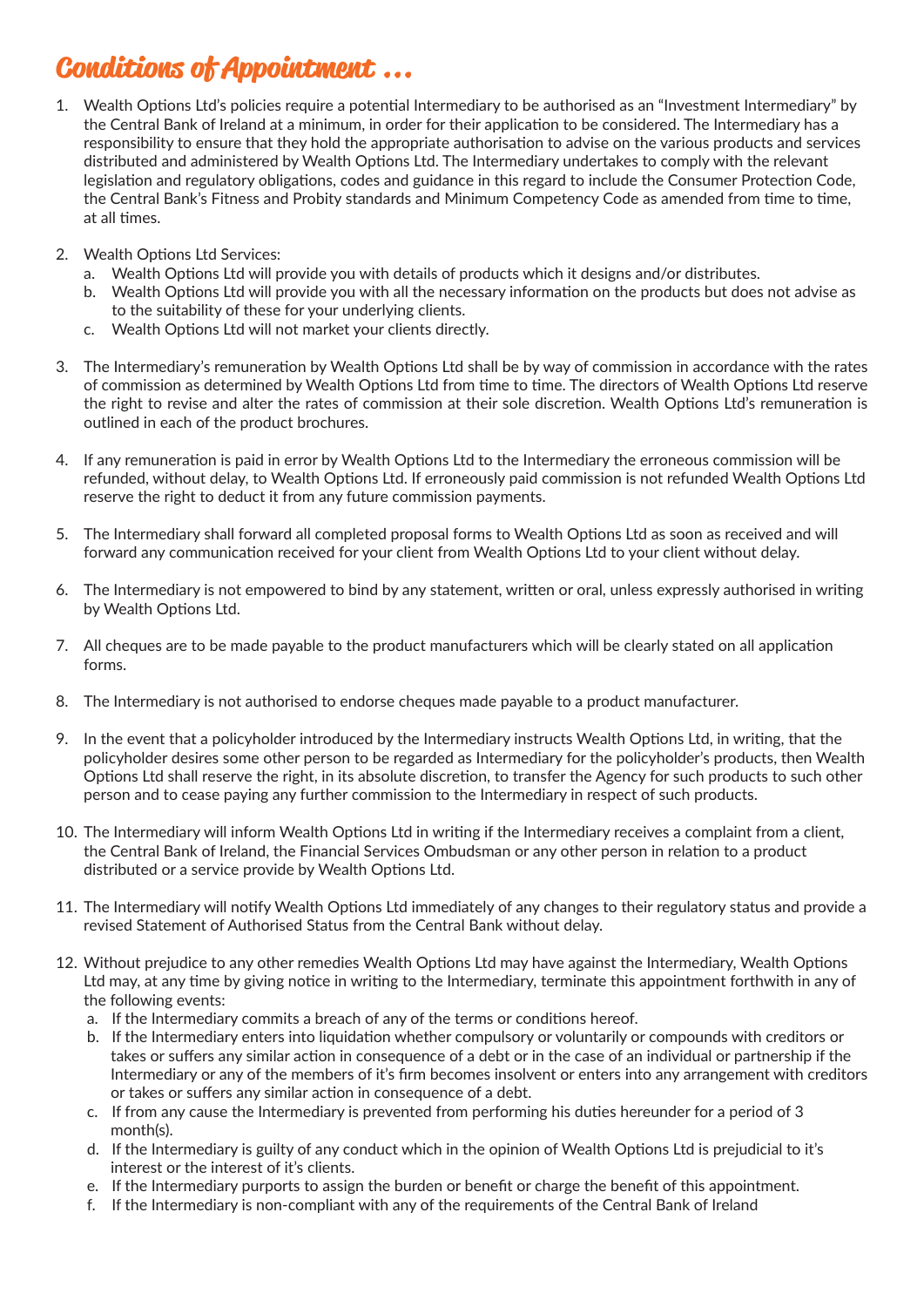- 13. In the event of the termination of this Agency the Intermediary shall not be entitled to be paid any compensation whatsoever by Wealth Options Ltd and upon such termination the Intermediary shall have no right to future commission.
- 14. Upon termination of this Agency from any cause or at any time previous to such termination at the request of Wealth Options Ltd, the Intermediary shall promptly deliver to Wealth Options Ltd all stationery and any other documents and records whatsoever relating to the business of Wealth Options Ltd in the Intermediary's possession or control.
- 15. The waiver by Wealth Options Ltd of its rights regarding any breach of any term hereof shall not prevent the subsequent enforcement of that term and shall not be deemed to be a waiver of its rights regarding any subsequent breach.
- 16. Without prejudice to clause 12 above either party may terminate this appointment at any time by giving to the other party one months' notice in writing sent by registered post or recorded delivery service to the other party's address.
- 17. During the term hereof the Intermediary shall immediately notify Wealth Options Ltd in writing of any criminal conviction (except minor driving offences) of the Intermediary including any Director, Partner, Principal, Manager, Adviser or employee of the Intermediary.
- 18. The Intermediary must at all times comply with and fulfill its obligations to act in accordance with all Anti-Money Laundering Regulations, Data Protection Regulations and all other relevant Acts imposed by the Central Bank of Ireland and Irish legislation and regulation.
- 19. Before submitting a completed product proposal form to Wealth Options Ltd, the Intermediary agrees to obtain and record evidence of the identity of the client in accordance with all relevant, current Anti-Money Laundering Regulations and to forward this evidence of identity to Wealth Options Ltd in compliance with Wealth Options Ltd's policies.
- 20. Your attention is drawn to the fact that when Wealth Options Ltd promote products, it, or some other connected party with Wealth Options Ltd, may have an interest, relationship or arrangement that is material in relation to the investment, transaction or service concerned. Wealth Options Ltd is required to have a Conflicts of Interest Policy in place. Where a conflict of interest cannot be avoided by Wealth Options Ltd or any of its employees or any connected party it shall be disclosed in line with regulatory requirements.
- 21. The Intermediary will not produce or advertise in any book, newspaper, publication or other media outlet bearing the Wealth Options Ltd name and/or logo unless advance written authority has been obtained for such an advertisement.
- 22. The Intermediary shall keep proper books and records relevant to Wealth Options Ltd business and clients at all times and make same available upon reasonable request without delay.
- 23. Wealth Options Ltd virus scan all emails but will not be responsible for any damage caused by a virus or alteration by a third party after it is sent. Wealth Options Ltd recommend that the Intermediary employ reasonable virus detection and protection measures when opening any email correspondence from Wealth Options Ltd. Further the Intermediary is required to comply with the Central Bank of Ireland's Cross Industry Guidance in respect of Information Technology and Cyber Security Risks
- 24. These conditions of appointment, along with those terms and conditions included in our product literature, and any other correspondence between us, govern the mutual relationship and embody the entire understanding of the parties and they are not promises, terms, conditions or obligations oral or written express or implied other than those herein contained. All previous agreements and arrangements (if any) made between Wealth Options Ltd and the Intermediary is hereby cancelled.
- 25. These conditions of appointment and any agreement from time to time modifying the provisions hereof shall be construed in accordance with and governed by the law of the Republic of Ireland.
- 26. Any dispute, difference or question which may arise at any time hereafter between Wealth Options Ltd and the Intermediary touching the true construction of this agreement or the rights and liabilities of the parties hereto shall unless otherwise expressly provided be referred to the decision of a single arbitrator to be agreed upon between the parties or default of Agreement for 14 days to be appointed at the request of either party by the President of the Law Society in accordance with and subject to the provisions of the Arbitrators Act, 1954 or any statutory modification or re-enactment thereof for the time being in force.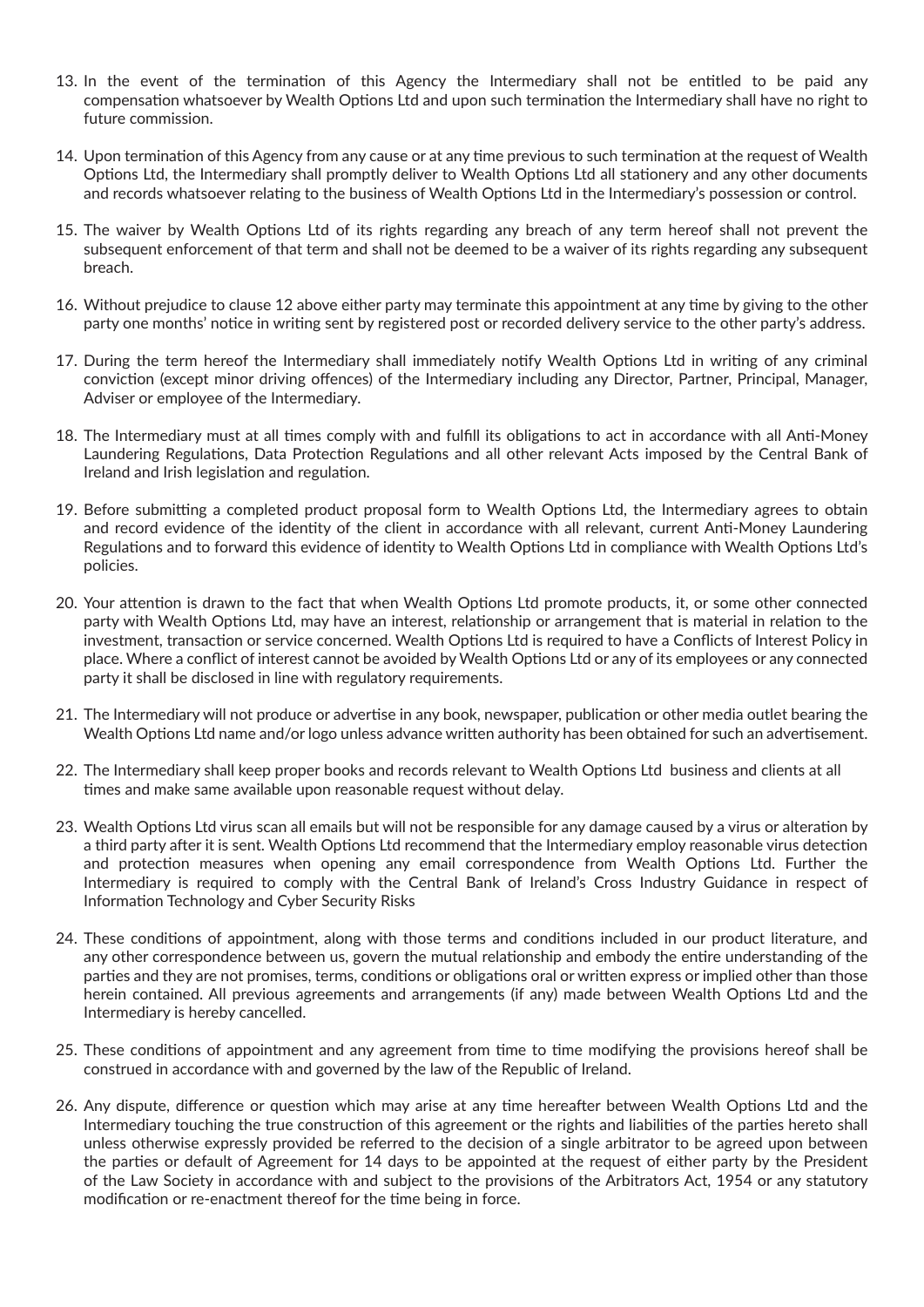- 27. The Intermediary indemnifies Wealth Options Ltd against any loss incurred by Wealth Options Ltd as a result of a fraudulent breach of this agreement by the Intermediary. The fraudulence of such a breach will be decided in accordance with civil law concepts.
- 28. By supplying your contact details you are giving your consent for us to contact you in any of these ways in connection with Wealth Options Ltd offerings.
- 29. Wealth Options Ltd reserves the right to vary all or any of the terms and conditions of this appointment from time to time at its absolute discretion.

#### **European Union (Markets in Financial Instruments) Regulations 2017**

The European Union (Markets in Financial Instruments) Regulations 2017 S.I. no 375 of 2017 ("MIFID II") take effect on January 3, 2018. The content of this section is limited to the Central Bank of Ireland regulated MiFID II business for which Wealth Options Limited ("the Firm") is authorised. Your understanding and acceptance of the content will be understood by your continued engagement with the Firm following the effective date.

#### **Product Governance**

As a Product Producer the Firm is subject to the Product Governance obligations arising out of MiFID II and as set out by the Central Bank of Ireland from time to time. For the purposes of these obligations the Firm shall be the **"Manufacturer"** or **"Co-manufacturer"** of the investment product and you shall be the **"Distributor"** of the product.

#### *i. The Manufacturer or Co-Manufacturer*

The Firm is required to determine at a sufficiently granular level the Theoretical Identified Target Market in relation to any financial instrument/products falling in scope of MiFID II which takes account of the type of client at whom the product is targeted, the level of knowledge and experience required, the ability of the proposed underling investor to bear loss and the proposed underlying investors' objectives and needs **("Theoretical Identified Target Market")**. This is not an exhaustive list. The Firm is further required to identify investors for whom the product is not suitable **("Negative Target Market")** in relation to its investment product. The Firm's products shall not be distributed to the Negative Target Market.

The Firm will provide its Distributors with detailed information about its Theoretical Identified Target Market, Negative Target Market and Distribution Strategy in relation to an investment product falling in scope of MiFID II. This information will be issued in writing on a product by product basis, for all products manufactured and distributed following the effective date.

The Firm shall have in place a Distribution Strategy to ensure only Distributor's with the appropriate regulatory approval may distribute its investment products. This strategy may vary from product to product. The Firm may determine from time to time that you do not have the necessary authorisation in place to distribute a specific investment product. Where you are not in agreement with any determination made by the Firm relating to you, you are invited to raise this with the Firm in writing.

#### *ii. The Distributor*

The Distributor is required to take account of the Firm's Theoretical Identified Target Market and Negative Target Market to ensure that the investment product is distributed in line with that Theoretical Identified Target Market, Negative Target Market and Distribution Strategy.

The Distributor will be required to promptly bring to the Firm's attention any material differences between the Distributor's proposed underlying investor and the Firm's Theoretical Identified Target Market.

Periodically the Distributor will be requested to provide the Firm in a prescribed format, as determined by MiFID II, and within timeframes specified, the following information or such other information as may be required from time to time:

- i. Detailed sales information
- ii. Details of sales in the Negative Target Market and detailed rationale for same
- iii. Information on decisions to distribute outside the Manufacturer or Co-Manufacturer's recommended Distribution Strategy
- iv. Information regarding the Distributor's deviation or recurring deviation from the Theoretical Identified Target Market and justification for same.
- v. Information on any complaints received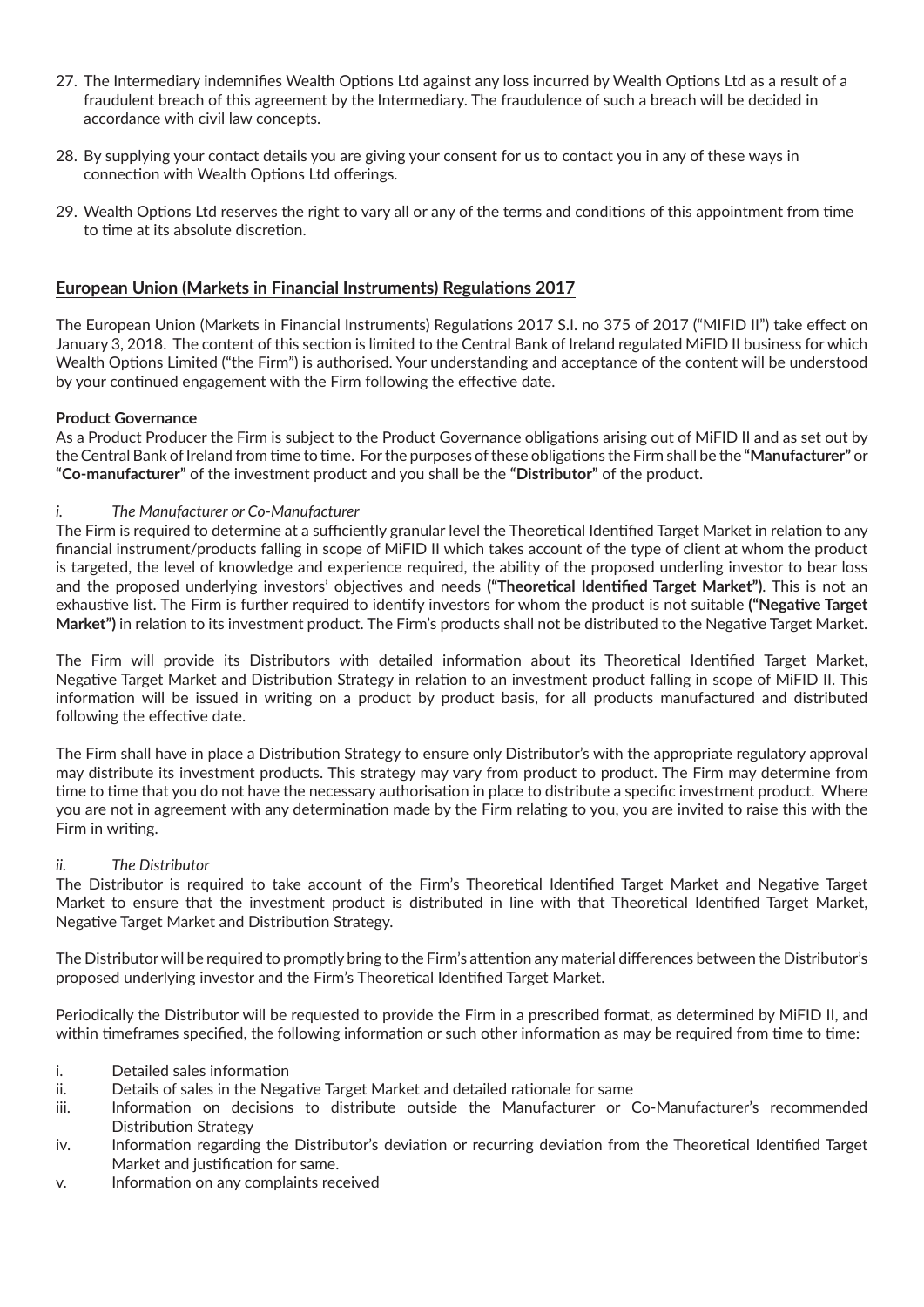#### **Investment Advice**

The Firms is authorised by the Central Bank of Ireland to provide investment advice. Any advice which the Firm may provide shall be non-independent investment advice.

#### **Appropriateness**

The Firm is authorised by the Central Bank of Ireland to provide the service of Receipt and Transmission of Orders. The Firm as a result is obliged to receive information pertaining to the appropriateness of an investment product for any proposed investor. Applications submitted to the Firm to invest in one of the Firm's products which fall in scope of MiFID II on behalf of an investor must include timely, full and accurate information pertaining to the appropriateness of the product. The Firm reserves the right to refuse a proposed investor's investment where it is deemed that the investor does not meet the appropriateness requirements.

#### **PRIIPS**

Regulation (EU) No 1286/2014 of the European Parliament and of the Council of 26 November 2014 on Key Information Documents for Packaged Retail and Insurance-based Investment Products ("PRIIPs") comes into effect on January 1, 2018. The Firm may from time to time manufacture or co-manufacture as defined above, investment products for Retail clients which fall in scope of PRIIPs. The Firm shall issue either independently or in conjunction with a co-manufacturer, a Key Investment Document ("KID") relating to such investment products. The Firm shall not issue a KID where the investment product is not being distributed to Retail clients.

The Firm shall publish relevant KIDs on its website www.wealthoptions.ie and a copy of the KID shall form part of the Firm's investment product marketing material. As Distributor, where the Firm issues a KID, or subsequent revisions to a KID, you are required to provide the investor with such information.

Where required, the Firm shall issue its KID prior to the conclusion of any transaction. The Firm may however issue the KID immediately after a transaction is concluded where the provision of the relevant KID is not possible in advance of the transaction as defined by PRIIPs and the retail client consents.

#### **Conflicts of Interest**

The Firm is obliged to take all reasonable steps to avoid conflicts of interest. Where they cannot be avoided, the Firm will take all reasonable steps to identify, manage and monitor, and where appropriate disclose, those conflicts of interest in writing in order to prevent them from adversely affecting the interests of its investors or shareholders. A copy of the Firm's Conflicts of Interest Policy will be available on request from the effective date.

#### **Best Execution**

In accordance with MiFID II the Firm is obliged to take all sufficient steps to obtain the best possible result when receiving and transmitting orders for execution on behalf of its clients. A copy of the Firm's Best Execution Policy will be available on its website www.wealthoptions.ie from the effective date. The Firm does not execute orders.

#### **Complaints Procedure**

The Firm has in place a complaints procedure. If you are dissatisfied with any aspect of our business you are invited to inform us of this in writing at Wealth Options Ltd, 1c Elm House, Millennium Park, Naas, Co Kildare. You will be informed in writing of the process that shall be followed in order to resolve your complaint. If following the conclusion of the process you continue to be dissatisfied with our efforts to resolve your complaint you may refer your complaint to: The Financial Services Ombudsman's Bureau, 3rdFloor, Lincoln House, Lincoln Place, Dublin 2 (Lo-call: 1890 88 20 90; telephone: (01) 6620899 or fax: (01) 6620890). Email enquiries should be sent to enquiries@financialombudsman.ie

#### **Authorisation and Consumer Protection Code**

You undertake at all times to act in accordance with your regulatory obligations to include the Central Bank of Ireland's Consumer Protection Code and Addenda. You are kindly asked to inform the Firm promptly and in writing of any changes to your authorisation status which may have an impact on the Firm or any of its investors.

#### **Telephone Recording**

You are informed that any telephone conversations between you and the Firm may be recorded in line with MiFID II obligations and for training purposes from time to time. Such telephone recording may not be limited to MiFID II business. You may request a copy of any recorded conversation between you and the Firm. Recorded conversations will be retained for a period of 5 years.

#### **AML**

As a Designated Person you are required to comply with the Criminal Justice (Money Laundering and Terrorist Financing) Act 2010, as amended by Part 2 of the Criminal Justice Act 2013 ("the Act") and any subsequent legislation which may supersede this Act. The Firm reserves the right to request from time to time a written declaration of compliance from you in this regard.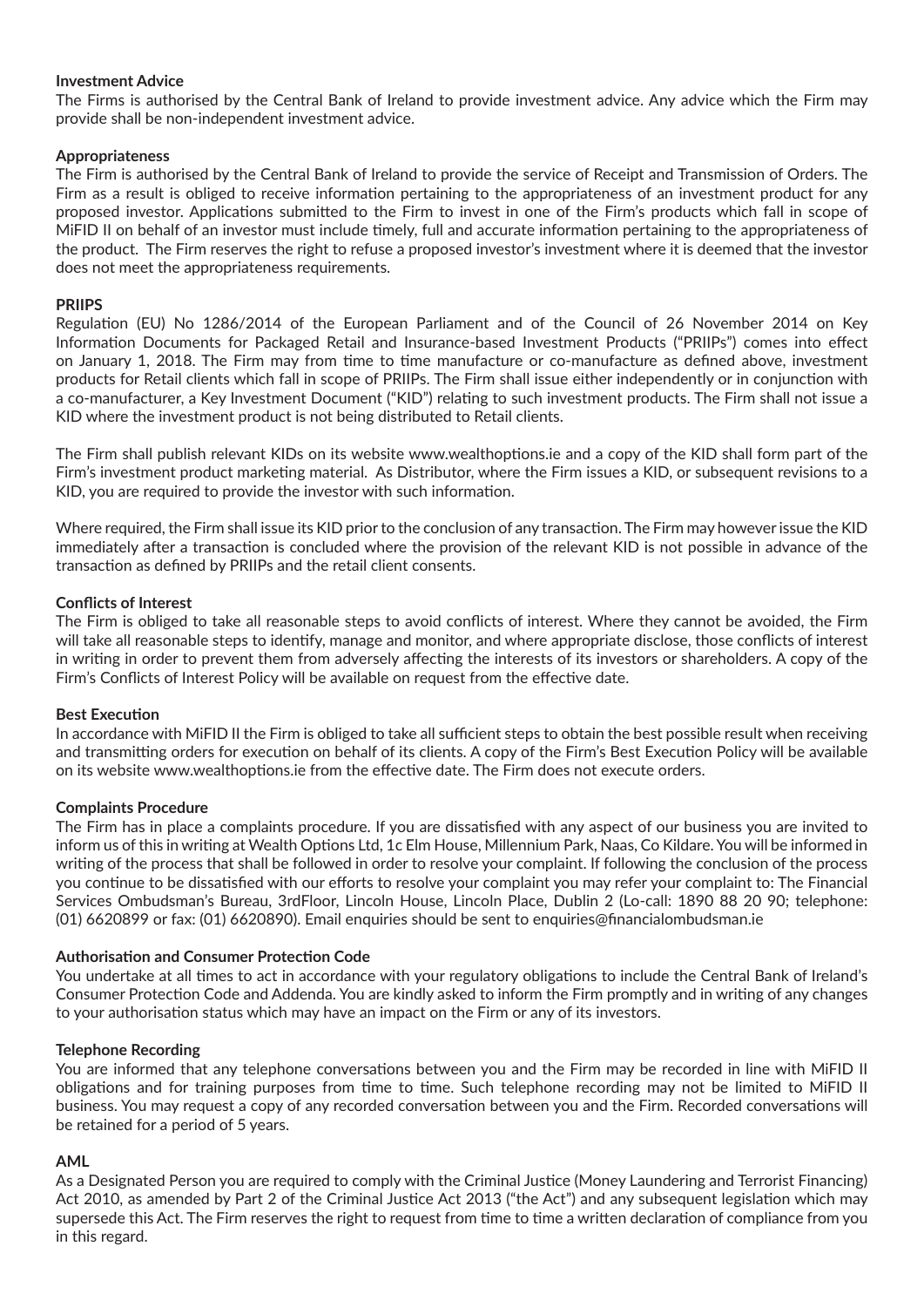#### **Communication**

Unless you notify us in writing you will be deemed to have agreed to receive communication from the Firm electronically. Such electronic means shall include but not be limited to email and publications to our website.